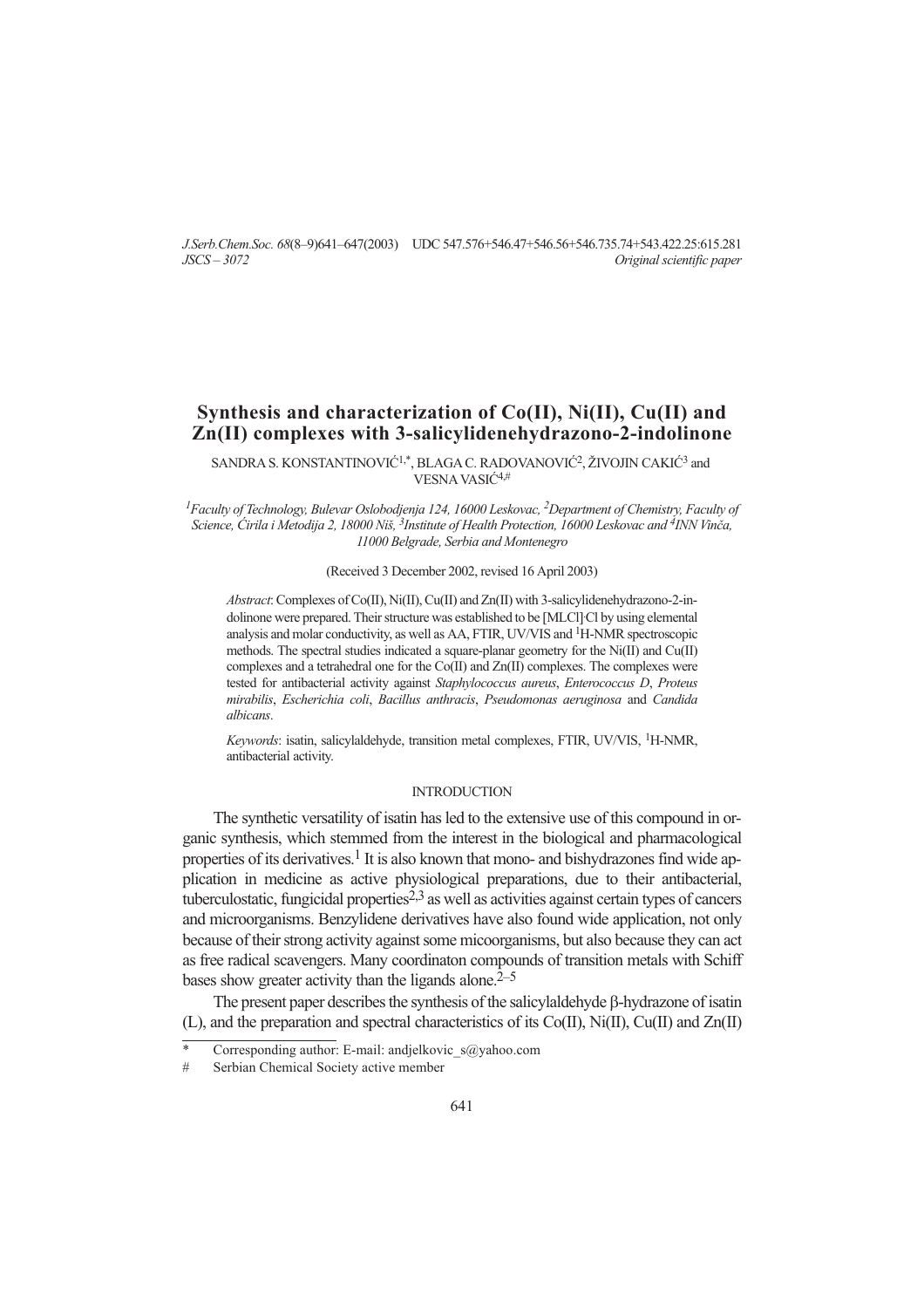#### 642 KONSTANTINOVIĆ et al.

complexes. The synthesized compounds were tested for antibacterial activity against *Staphylococcus aureus ATCC 6538*, *Enterococcus D*, *Proteus mirabilis*, *Escherichia coli 95*, *Bacillus anthracis*, *Pseudomonas aeruginosa* and *Candida albicans ATCC 10231* by the disk method and also by the standard minimum inhibitory concentration (MIC) of serial dilution test.

#### EXPERIMENTAL

#### *Materials, methods and instruments*

The chemical used were of AR grade.

Microanalysis for carbon, hydrogen and nitrogen was carried out with a Carlo Erba 1106 microanalyser. The chloride content was determined by the Mohr method. The metal contents were determined using a Virial AA-457 Double beam spectrometer. The molar conductivity of the complexes was measured with an Iskra Conductivity Meter 0.67 using  $10^{-3}$  mol dm<sup>-3</sup> solutions in DMF. The Fourier transformed infrared (FTIR) spectra were recorded using a Michaelson Bomen MB-series spectrophotometer, using the KBr pellet (1 mg/100 mg) technique. The electronic spectra (UV/VIS) were recorded on a Perkin-Elmer Lambda 15 UV/VIS spectrophotometer using 10–3 mol  $dm^{-3}$  solutions in DMF. The nuclear magnetic resonance ( ${}^{1}$ H-NMR) spectra were obtained in DMSO solution with a GEMINI-200 "HF NMR" spectrometer.

For the disk method, stock solutions of 15 mg  $cm^{-3}$  concentration were made with a solvent mixture of 50 % DMF and 50 % 0.1 mol dm<sup>-3</sup> NaOH. Onto disks,  $2\times10^{-6}$  dm<sup>3</sup> of stock solution was dropped, and then dried at room temperature. Suspensions were made from the 24-hour blood agar culture of the bacteria and incubated at 310 K for 3 h. The bacteral suspension was transferred to the antibacterial test medium and the disk was placed on it. After incubation at 310 K for 18 h, the incubation zones were measured (mm). The antimicrobial activity was determined by following the bacterial growth at 37 ºC in the nutrition medium for 24 h. The concentration of the tested compounds at which no increase of optical density was observed after an incubation time of 24 h, were accepted as the minimal inhibitory concentration (MIC).<sup>6</sup>

#### *Synthesis of ligands and complexes*

 $Synthesis of salicylaldehyde  $\beta$ -hydrogen of isatin. The  $\beta$ -hydrogen of isatin (synthesized by a$ standard procedure<sup>4,5</sup>) was dissolved in the minimum amount of 95 % ethanol. To this solution, salicylaldehyde was added in an equimolar amount under continuous refluxing for about 45 min. The mixture was acidified with  $H_2SO_4$  to pH 4 – 4.5. The colored product was filtered, washed with ethanol and dried *in vacuo* over CaCl<sub>2</sub>.

*Synthesis of the complexes*. For the synthesis of the complexes, the salicylaldehyde  $\beta$ -hydrazone of isatin was dissolved in the minimum amount of 95 % ethanol. To this refluxing solution, metal(II) chloride was added in equimolar amounts. The refluxing was continued for about 2 h. The colored products were filtered, washed with ethanol and dried *in vacuo* over CaCl<sub>2</sub>.

#### RESULTS AND DISCUSSION

The results of elemental analysis and some physical characteristics of the obtained compounds are given in Table I. The complexes were synthesized using a 1:1 mole ratio of all reactants. The elemental analysis (Table I) of the complexes indicates a 1:1 metal to ligand stoichiometry, too. The complexes are air-stable, non-hygroscopic, with high melting points, insoluble in  $H<sub>2</sub>O$ , but partly soluble in ethanol. They are also soluble in certain solvents such as DMF and DMSO. The molar conductivities of  $10^{-3}$  mol dm<sup>-3</sup> solutions of the complexes in DMF (Table I) indicate that the complexes behave as electrolytes<sup>6</sup> in DMF.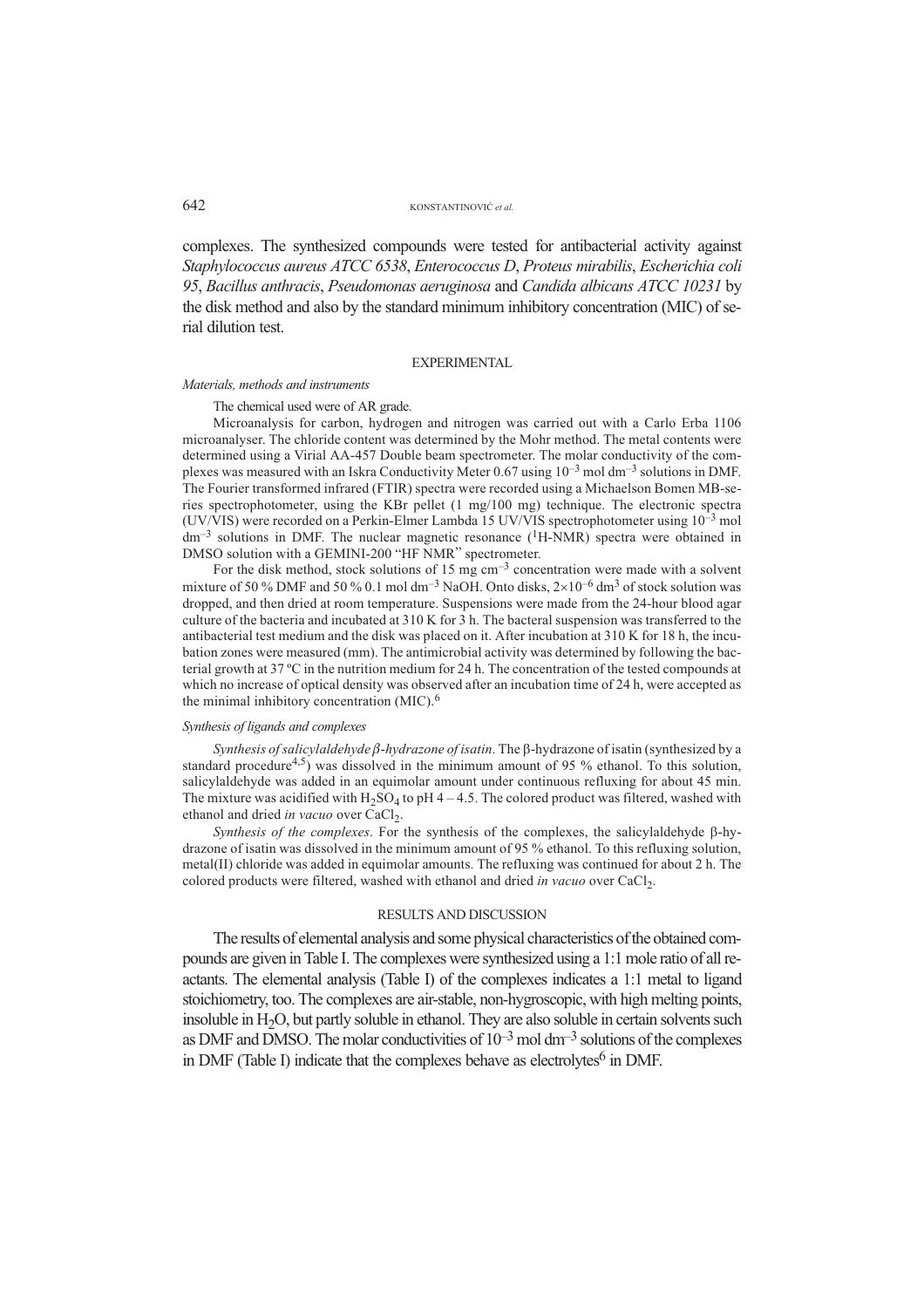|                                      |             |        | M.p./ <sup>o</sup> C |         | Mol. cond. |         |                |         |                                   |
|--------------------------------------|-------------|--------|----------------------|---------|------------|---------|----------------|---------|-----------------------------------|
| Comp.                                | Yield/ $\%$ | Color  |                      | C       | Н          | N       | C <sub>1</sub> | М       | $S \text{ cm}^2 \text{ mol}^{-1}$ |
| L                                    | 89.65       | light- | 175                  | 66.90   | 4.10       | 15.60   |                |         |                                   |
|                                      |             | red    |                      | (67.92) | (4.15)     | (15.84) |                |         |                                   |
| [CoLCI] Cl                           | 35.12       | blue   | 190                  | 45.65   | 2.50       | 10.73   | 14.85          | 18.09   | 89                                |
|                                      |             |        |                      | (45.69) | (2.54)     | (10.66) | (14.95)        | (18.02) |                                   |
| $[CuLC1]$ <sup><math>C1</math></sup> | 45.63       | brown  | 195                  | 45.00   | 2.12       | 10.23   | 17.65          | 15.69   | 90                                |
|                                      |             |        |                      | (45.17) | (2.51)     | (10.54) | (17.82)        | (15.93) |                                   |
| [NiLCI] Cl                           | 41.25       | dark-  | 184                  | 45.35   | 2.35       | 10.45   | 18.10          | 15.01   | 88                                |
|                                      |             | red    |                      | (45.72) | (2.54)     | (10.66) | (18.02)        | (14.95) |                                   |
| $[ZnLC1]$ $Cl$                       | 36.06       | red    | 203                  | 45.02   | 3.00       | 10.40   | 17.69          | 16.69   | 85                                |
|                                      |             |        |                      | (44.95) | (2.49)     | (10.48) | (17.73)        | (16.33) |                                   |

TABLE I. Analytical and physical data of the investigated compounds

# *Electronic absorption spectra*

The spectral data of the compounds in DMF are presented in Table II. There are two absorption bands, assigned to n– $\pi^*$  and  $\pi$ – $\pi^*$  transitions, in the electronic spectrum of the ligand. These transitions are also found in the spectra of the complexes, but they are shifted towards lower and higher frequencies, confirming the coordination of the ligand to the metallic ions.

TABLE II. Electronic spectral data and magnetic moments of the complexes recorded in DMF frequency(cm<sup>-1</sup>)/ $\varepsilon_{\text{max}}$ .10<sup>-3</sup> (mol<sup>-1</sup> dm<sup>3</sup> cm<sup>-1</sup>)]

| Compound                | $\nu(10^3 \text{ cm}^{-1})/\varepsilon$ | geometry      | $\mu_{\text{eff}}/\mu_{\text{B}}$ |
|-------------------------|-----------------------------------------|---------------|-----------------------------------|
| Ligand                  | 36.8/1637                               |               |                                   |
|                         | 30.8/1627                               |               |                                   |
| [CoLCl] Cl              | 37.7/751                                |               | 4.56                              |
|                         | 29.9/698                                |               |                                   |
|                         | 16.4/391                                | Tetrahedral   |                                   |
|                         | 15.9/451                                |               |                                   |
|                         | 15.5/381                                |               |                                   |
| [CuLCl] Cl              | 37.7/732                                |               | 1.88                              |
|                         | 25.9/614                                |               |                                   |
|                         | 21.4/412                                | Square-planar |                                   |
|                         | 15.5/384                                |               |                                   |
| [NiLCl] Cl              | 37.7/761                                |               | diam.                             |
|                         | 28.5/623                                |               |                                   |
|                         | 18.9/596                                | Square-planar |                                   |
|                         | 13.5/488                                |               |                                   |
| $[ZnLC1]$ <sup>Cl</sup> | 37.8/847                                |               |                                   |
|                         | 29.5/573                                | Tetrahedral   |                                   |
|                         | 26.9/514                                |               |                                   |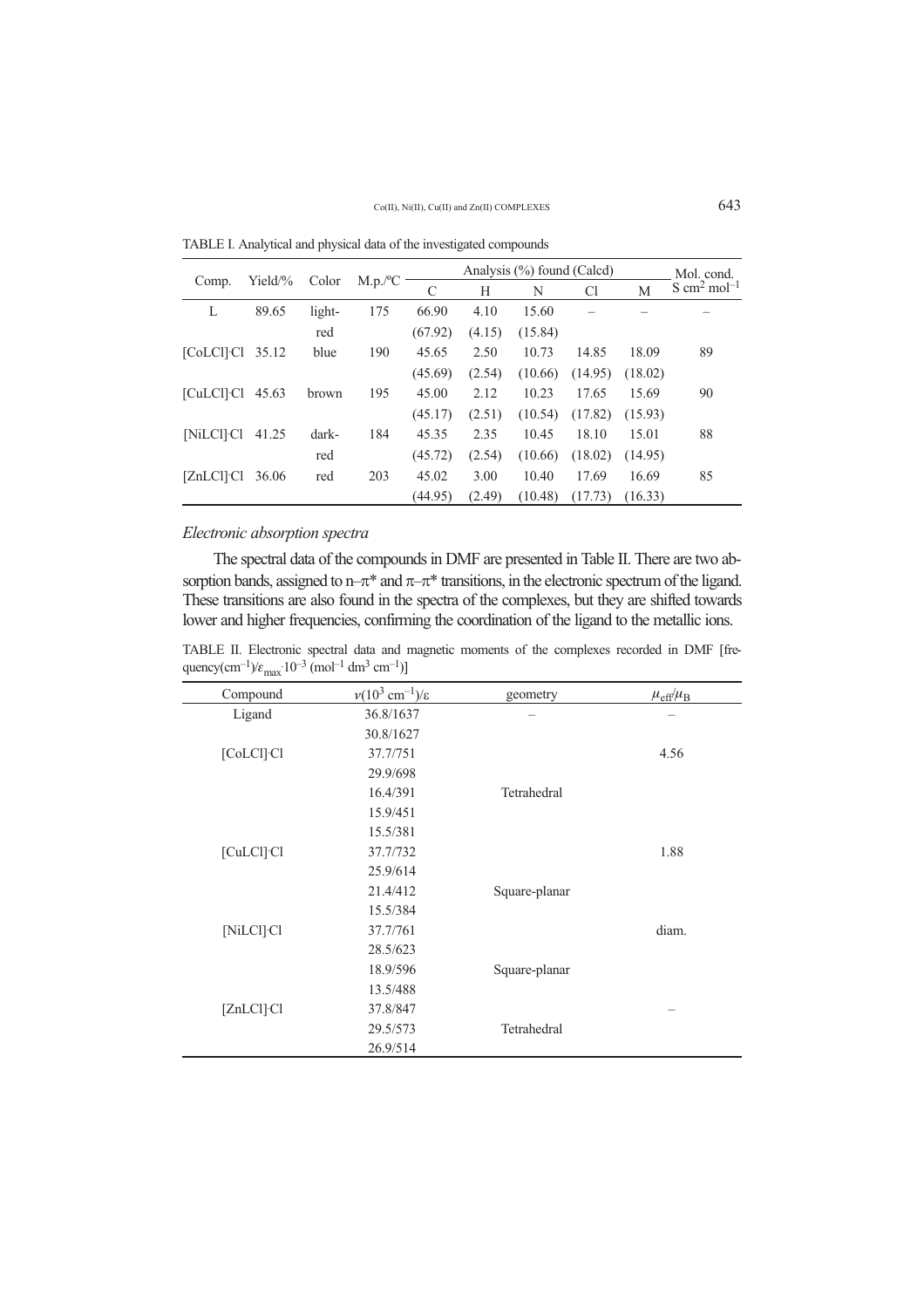The visible electronic absorption spectrum of the cobalt(II) complex is dominated by the highest energy  ${}^4A_2 \rightarrow {}^4T_1(P)$  transition, which is a typical one for tetrahedral Co(II) complexes. The magnetic moment value (Table II) and the blue color of the cobalt(II) complex, also suggest tetrahedral stereochemistry.6,12

The electronic spectrum of the copper complex exhibits bands at 21400 cm–1 and 15500 cm<sup>-1</sup> which can be assigned to  ${}^{2}B_{1g} \rightarrow {}^{2}A_1$  and  ${}^{2}B_{1g} \rightarrow {}^{2}E_{1g}$  transitions.<sup>8,17</sup> These transitions, as well as the measured value of the magnetic moment ( $\mu_{\text{eff}}$  = 1.88  $\mu_{\text{B}}$ ) suggest a square-planar stereochemistry of the compound.

The electronic spectrum of the nickel complex shows the two bands at 18900 cm–1 and 13500 cm<sup>-1</sup> which are attributed to  ${}^{1}A_{1g} \rightarrow {}^{1}A_{2g}$  and  ${}^{1}A_{1g} \rightarrow {}^{1}B_{2g}$  transitions.<sup>8</sup> These transitions, as well as the measured value of the magnetic moment  $(\mu_{\text{eff}} = 0)$  suggest a square-planar stereochemistry of the compound.

Since the zinc ion has  $d^{10}$  configuration, the absorption at 26900 cm<sup>-1</sup> could be assigned to a charge transfer transition.<sup>4,5</sup> However, taking into account the spectrum and the configuration of the zinc(II) ion, a tetrahedral geometry<sup>8</sup> could be assumed for its complex.

### *Infrared spectra*

The main frequencies and their assignments are presented in Table III.

An –OH stretching vibration appears at  $\approx 3541$  cm<sup>-1</sup> in the spectrum of ligand. This band is strong, probably, because of intramolecular hydrogen bond formation between the nitrogen atom of azomethine group and the hydrogen atom of the –OH group. This functional group also shows a specific in-plane deformation vibration. The large band at  $\approx 1340$  $cm<sup>-1</sup>$  confirms the intramolecular hydrogen bonding of this group. The salicylaldehyde  $\beta$ -hydrazone of isatin also shows a -C(H)=N stretching band at 1585 cm<sup>-1</sup>,<sup>7</sup> and a band at  $1359 \text{ cm}^{-1}$ , assigned to the vibration frequency of the phenolic C–O group.

|                                      |          | Assigment of bands <sup>a</sup> |               |            |                         |          |      |      |  |  |  |  |
|--------------------------------------|----------|---------------------------------|---------------|------------|-------------------------|----------|------|------|--|--|--|--|
| Compound <sup>-</sup>                | v(OH)    | v(NH)                           | $v(C=O)$      | $v(C=N)^1$ | $v$ (CH=N) <sup>2</sup> | $v(C-O)$ | M-N  | M-O  |  |  |  |  |
| L                                    | 3541m: l | 3400 <i>m</i>                   | 1730s         | 1615m      | 1585w                   | 1359w    |      |      |  |  |  |  |
| [CoLCI] Cl                           |          | 3400m                           | 1706 <i>m</i> | 1616w      | 1545w                   | 1386m    | 455m | 487m |  |  |  |  |
| $[CuLC1]$ <sup><math>Cl</math></sup> | -        | 3400m                           | 1704m         | 1618w      | 1560w                   | 1367m    | 461m | 498m |  |  |  |  |
| [NiLCI] Cl                           | -        | 3376 <i>m</i>                   | 1698s         | 1615w      | 1545w                   | 1378m    | 440w | 498w |  |  |  |  |
| [ZnLCl] Cl                           |          | 3361s                           | 1685s         | 1616w      | 1550w                   | 1368m    | 458m | 491m |  |  |  |  |

TABLE III. FTIR spectral data of the compounds  $[frequency (cm<sup>-1</sup>)]$ 

<sup>a</sup>Relative intensity: *s*–strong, *m*–medium, *w*–weak, *l*–large; <sup>1</sup>Vibrations of group from the β-hydrazone of isatine; 2Vibrations of the azomethine group

The characteristics of the FTIR spectra of all complexes are in agreement with the suggested structural formulae. The disappearance of the phenolic (OH) bond indicates the deprotonation of this group and cleavage of the hydrogen bond, with involvement of the oxygen atom in bonding with the metal.7 In the complexes, the band assigned to the vibra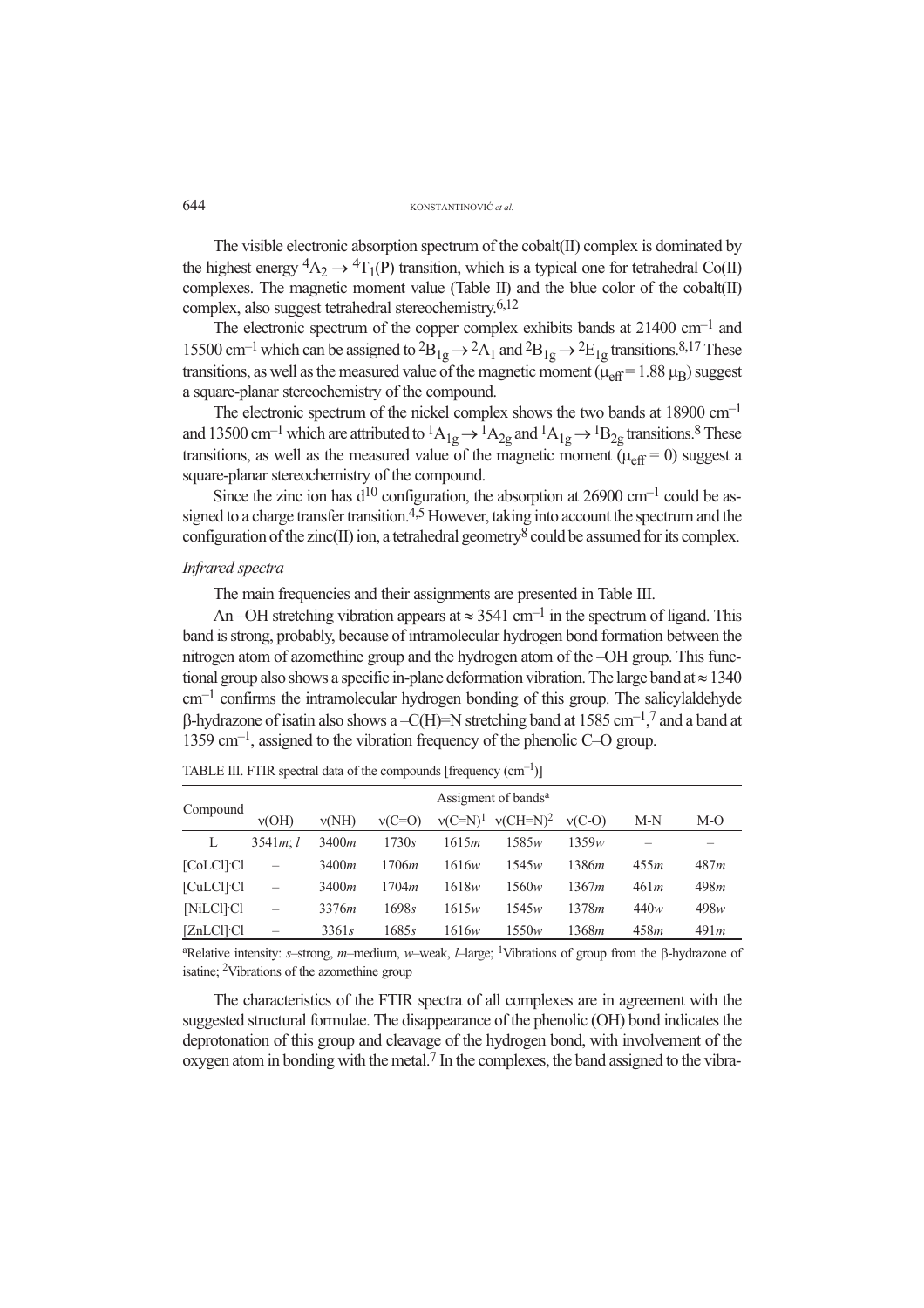tion frequency of the phenolic C–O group undergoes positive shifts, indicating that the Schiff base is bonded to the metallic ions through the phenolic oxygen atoms.<sup>10</sup> The bands corresponding to  $v(C=N)$  are shifted to lower frequencies ( $\Delta v = 5-23$  cm<sup>-1</sup>) in the spectrum of the complexes. This indicates that the C=N group is a coordination site of the ligand. It also can be seen that the bands corresponding to  $v(C=O)$  are shifted to lower frequencies ( $\Delta v = 11-24$  cm<sup>-1</sup>) in the spectra of the complexes. This indicates that the C=O group is also a coordination site of the ligand.5,7,8

Thus, knowledge gained from the infrared spectra provides clear evidence that the ligand is bonded as a tridentate by the nitrogen and oxygen atom from the isatin as well as through the oxygen atom from the salicylaldehyde part of the molecule.

# *Nuclear magnetic resonance*

1H-NMR data of the ligand and complexes are listed in Table IV.

In the spectrum of  $\beta$ -HI, the –NH group resonance signal is observed as a singlet at 8.234 ppm. The  $-NH<sub>2</sub>$  group resonance signal appears as a singlet at 10.694 ppm. The characteristic two doublets and two triplets of the substituted phenyl ring in this spectrum are observed at 6.839–7.375 ppm.

The signal of the  $-NH<sub>2</sub>$  group is not found in the spectrum of salicylaldehyde -hydrazone of isatin, but a signal of a hydroxyl group appears at 12.56 ppm. In the spectrum of the ligand, the –NH group resonance signal is also observed as a singlet at 8.054 ppm. The signal of the azomethine HC=N proton is at 8.598 ppm. Thus, the appearance of the azomethine proton signal and the disappearance of the  $-NH<sub>2</sub>$  group resonance signal both suggest condensation of the  $\beta$ -HI and carbonyl components.<sup>11,15</sup>

| Compound                | $\delta(OH)$ | $\delta(NH_2)$ | $\delta(NH)$ | $\delta$ (=CH) | $\delta$ (phenyl <sup>1</sup> ) | $\delta$ (phenyl <sup>2</sup> ) |
|-------------------------|--------------|----------------|--------------|----------------|---------------------------------|---------------------------------|
| $\beta$ HI              |              | 10.694         | 8.324        |                | 6.839–7.375                     |                                 |
|                         |              | (s; 1H)        | (s; 1H)      |                | (m; 4H)                         |                                 |
| L                       | 12.56        |                | 8.354        | 8.598          | $6.853 - 7.169$                 | 7.188-7.391                     |
|                         | (s; 1H)      |                | (s; 1H)      | (s; 1H)        | (m; 4H)                         | (m; 4H)                         |
| $[CoLC1]$ $Cl$          |              |                | 8.250        | 8.581          | $6.850 - 7.195$                 | 7.180-7.398                     |
|                         |              |                | (s; 1H)      | (s; 1H)        | (m; 4H)                         | (m; 4H)                         |
| $[CuLC1]$ $Cl$          |              |                | 8.256        | 8.580          | 6.849–7.196                     | 7.181-7.399                     |
|                         |              |                | (s; 1H)      | (s; 1H)        | (m; 4H)                         | (m; 4H)                         |
| [NiLCI] Cl              |              |                | 8.255        | 8.581          | $6.849 - 7.195$                 | 7.180-7.399                     |
|                         |              |                | (s; 1H)      | (s; 1H)        | (m; 4H)                         | (m; 4H)                         |
| $[ZnLC1]$ <sup>Cl</sup> |              |                | 8.258        | 8.581          | $6.850 - 7.195$                 | 7.179–7.399                     |
|                         |              |                | (s; 1H)      | (s; 1H)        | (m; 4H)                         | (m; 4H)                         |

TABLE IV. <sup>1</sup>H-NMR data ( $\delta$ /ppm) of the compounds

<sup>1</sup>phenyl from the isatin part of the molecule;  $^2$ phenyl from the salicylaldehyde part of the molecule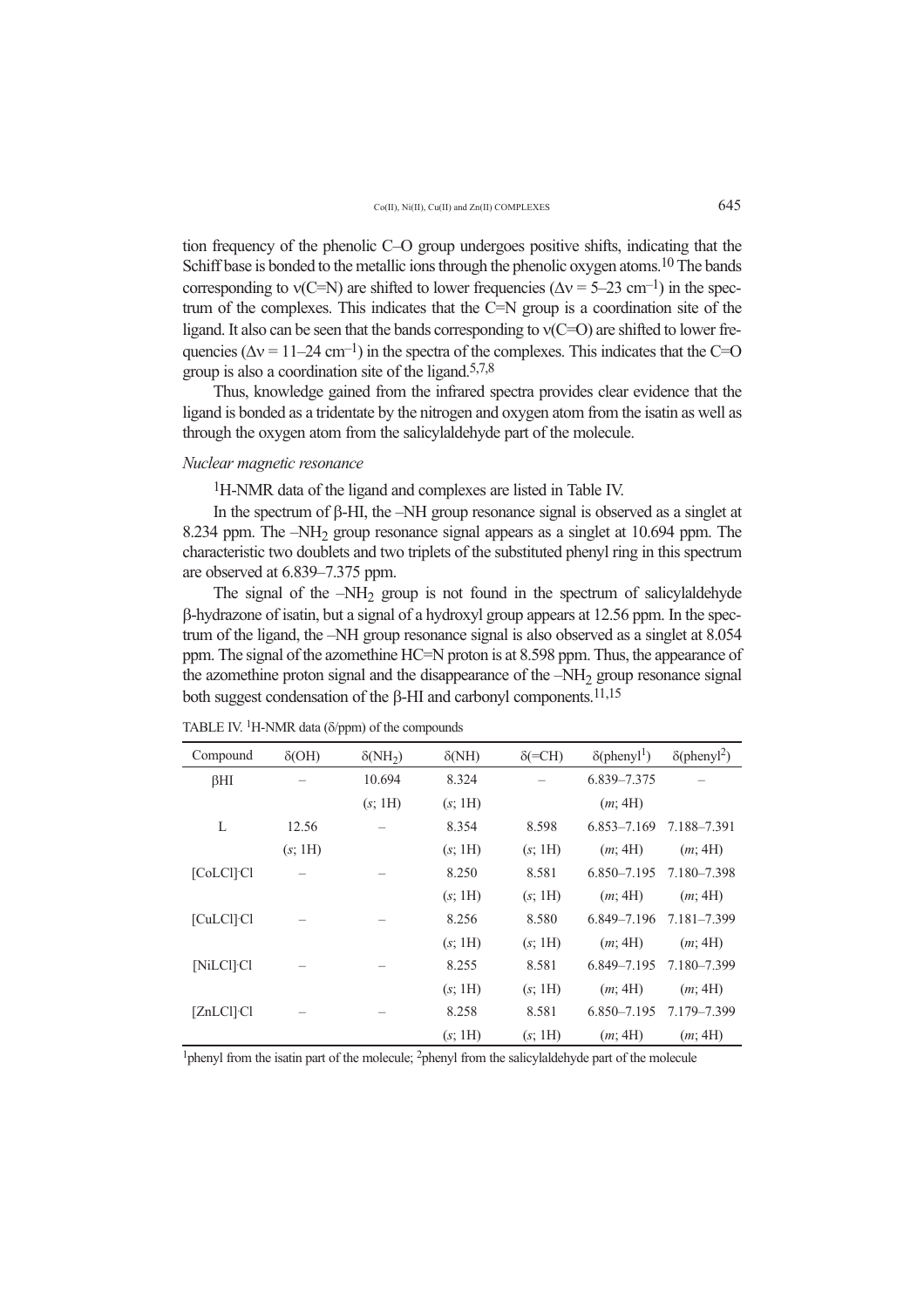### 646 KONSTANTINOVIĆ et al.

The main difference in the spectrum of complexes is the absence of the OH proton located at 12.56 ppm in the free ligand. This indicates deprotonation of this group during coordination with metallic ion.6,7 Also, a downfield shift of –NH and =CH group resonance signal in the complex compounds is related with a decrease of the electron density and deshielding of both protons, as a result of the participation of the adjacent C=O and C=N groups in the coordination.13,14

The structural formula of the complexes shown in Fig. 1 is consistent with the above mentioned data.



 $M = Co(II), Ni(II), Cu(II), Zn(II)$ 

Fig. 1. The structure of the coordination compounds.

# *Antimicrobial activity*

The experimental inhibition zones (mm) and the MIC values are shown in Table V. As can be seen, all the compounds have different antibacterial activity *in vitro* against the tested bacterial organisms.15,16

The results show that the bis-Schiff base exhibits the best activity against *Staphylococcus aureus*.

| Compound                                                                                                                                      |  |  |  | E. coli P. mirabilis S. aureus E. group D B. anthracis $P$ . colicans aeruginosa C. albicans |  |  |  |
|-----------------------------------------------------------------------------------------------------------------------------------------------|--|--|--|----------------------------------------------------------------------------------------------|--|--|--|
|                                                                                                                                               |  |  |  | mm MIC mm MIC mm MIC mm MIC mm MIC mm MIC mm MIC                                             |  |  |  |
|                                                                                                                                               |  |  |  | L 11 50–200 10 200–500 14 50–200 10 200–500 10 200–500 10 200–500 14 20–200                  |  |  |  |
| [CoLCI]·Cl 22 <50 19 <50 22 <50 19 <50 23 <50 22 <50 26 <50                                                                                   |  |  |  |                                                                                              |  |  |  |
| [CuLCI]·Cl 22 <50 20 <50 22 <50 20 <50 23 <50 22 <50 26 <50                                                                                   |  |  |  |                                                                                              |  |  |  |
| [NiLCl]·Cl 21 50–200 19 <50 21 <50 16 50–200 20 <50 20 <50 25 <50                                                                             |  |  |  |                                                                                              |  |  |  |
| $[\text{ZnLCl}]\text{-}\text{Cl} \ 22 \ < 50 \quad 21 \ < 50 \quad 22 \ < 50 \quad 20 \ < 50 \quad 23 \ < 50 \quad 21 \ < 50 \quad 27 \ < 50$ |  |  |  |                                                                                              |  |  |  |

TABLE V. Range of inhibition zones (mm) and MIC values ( $\mu$ g cm<sup>-3</sup>) of the investigated compounds

An influence of the central ion of the complexes in the antimicrobial activity against the tested gram-positive and gram-negative organisms and yeast is evident. The results also show that the complexes have an enhanced activity compared to the ligand itself. This is